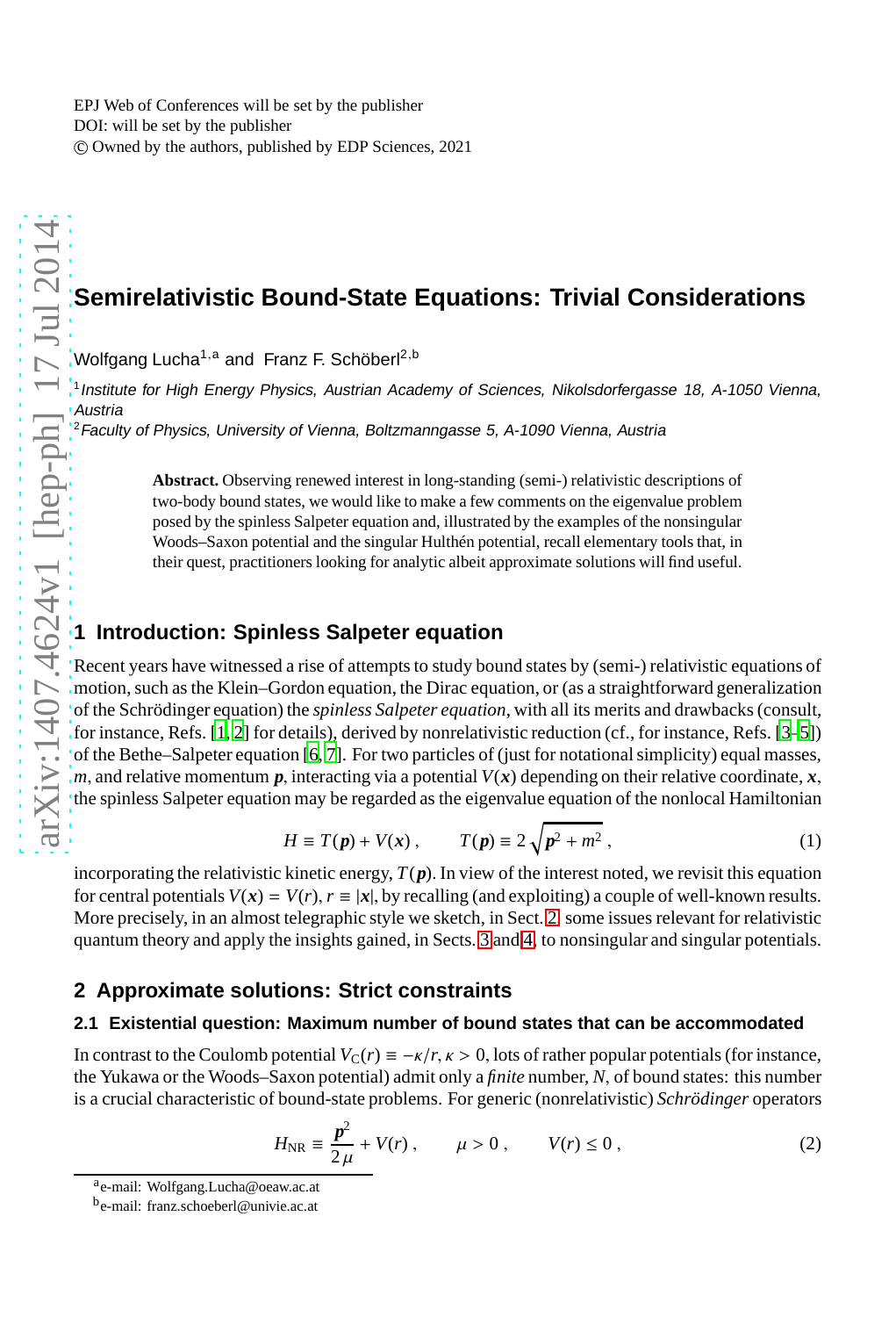#### EPJ Web of Conferences

with reduced mass  $\mu$ , the perhaps most easy-to-evaluate upper bound to  $N$  is that one by Bargmann [\[8](#page-4-6)]:

$$
N \leq \frac{I(I+1)}{2}, \qquad I \equiv 2\mu \int_{0}^{\infty} dr \, r |V(r)|. \tag{3}
$$

For*semirelativistic* Hamiltonians of the spinless-Salpeter form [\(1\)](#page-0-1), an upper bound to *N* is given by [\[9\]](#page-4-7)

$$
N \le \frac{C}{12\pi} \int_{0}^{\infty} dr \, r^2 \left[ |V(r)| \left( |V(r)| + 4\, m \right) \right]^{3/2} \,, \qquad \begin{array}{l} C = 6.074898 \qquad (m = 0) \,, \\ C = 14.10759 \qquad (m > 0) \,. \end{array} \tag{4}
$$

#### **2.2 Narrowing down solutions: Rigorous bounds on eigenvalues**

As a function of *p* 2 , *T*(*p*) is *concave*. Thus, *H* is bounded from above by its *Schrödinger*limit [\[10,](#page-4-8) [11](#page-4-9)]:

<span id="page-1-0"></span>
$$
H \le 2m + \frac{p^2}{m} + V(x) \tag{5}
$$

The Rayleigh–Ritz *variational* technique applies to self-adjoint (Hilbert-space) operators, *H*, bounded from below, with eigenvalues  $E_0 \le E_1 \le E_2 \le \cdots$  *The d likewise ordered eigenvalues of H, restricted to any trial subspace of dimension d of the domain of H, form upper bounds to the lowest d eigenvalues of H below the onset of its essential spectrum.* It is favourable to know one's preferred basis of this trial space analytically in *both* position and momentum spaces. We can achieve this by choosing [\[12](#page-4-10), [13\]](#page-4-11) an orthonormal basis defined by means of generalized-Laguerre polynomials  $L_k^{(\gamma)}$  $\chi_k^{(\gamma)}(x)$  [\[14\]](#page-4-12) for parameter  $\gamma$ , utilizing two variational parameters,  $\mu$  (with unit mass dimension) and  $\beta$  (which is dimensionless), and spherical harmonics  $\mathcal{Y}_{\ell m}(\Omega)$  of angular momentum  $\ell$  and projection *m* depending on the solid angle  $\Omega$ :

$$
\psi_{k,\ell m}(x) \propto r^{\ell+\beta-1} \exp(-\mu r) L_k^{(2\ell+2\beta)}(2\mu r) \mathcal{Y}_{\ell m}(\Omega) , \qquad (6)
$$

$$
L_k^{(\gamma)}(x) \equiv \sum_{t=0}^k (-1)^t {k+\gamma \choose k-t} \frac{x^t}{t!}, \qquad k = 0, 1, 2, \dots \tag{7}
$$

For the *lower* end of the spectrum of *H*, the operator inequality  $T(p) \geq 2m \geq 0$  implies  $E_0 \geq \inf_x V(x)$ .

#### **2.3 Boundedness from below: Constraints on potential parameters**

As an even positive operator, the kinetic-energy term *T*(*p*) is definitely bounded from below. However, for a potential  $V(x)$  that is not bounded from below, the issue of the boundedness from below of the full Hamiltonian [\(1\)](#page-0-1) has to be addressed: The operator *H* might turn out to be bounded from below only for crucial-potential-parameter values within adequate ranges. For the semirelativistic Coulomb problem, this question has been nicely answered by Herbst a long time ago [\[15\]](#page-4-13). In general, this question may be discussed by deriving upper bounds to energy levels, in particular, to the ground state, by using the trial states [\(6\)](#page-1-0) for quantum numbers  $k = \ell = m = 0$  and our variational parameter  $\beta$  kept fixed at, say,  $\beta = 1$ :

<span id="page-1-1"></span>
$$
\psi_{0,00}(\boldsymbol{x}) \propto \exp(-\mu \, r) \,, \qquad \widetilde{\psi}_{0,00}(\boldsymbol{p}) \propto (\boldsymbol{p}^2 + \mu^2)^{-2} \,.
$$

#### **2.4 Accuracy and reliability of solutions: Master virial theorem**

Quality and accuracy [\[16,](#page-4-14) [17\]](#page-4-15) of an approximate solution to a bound-state equation in use can be easily scrutinized by a relativistic *generalization* [\[18](#page-4-16)] of the virial theorem: All eigenstates |χ) of operators of the form  $T(p)+V(x)$  satisfy a master equation [\[19\]](#page-4-17) relating the expectation values of radial derivatives:

$$
\langle x | p \cdot \frac{\partial T}{\partial p}(p) | x \rangle = \langle x | x \cdot \frac{\partial V}{\partial x}(x) | x \rangle.
$$
 (9)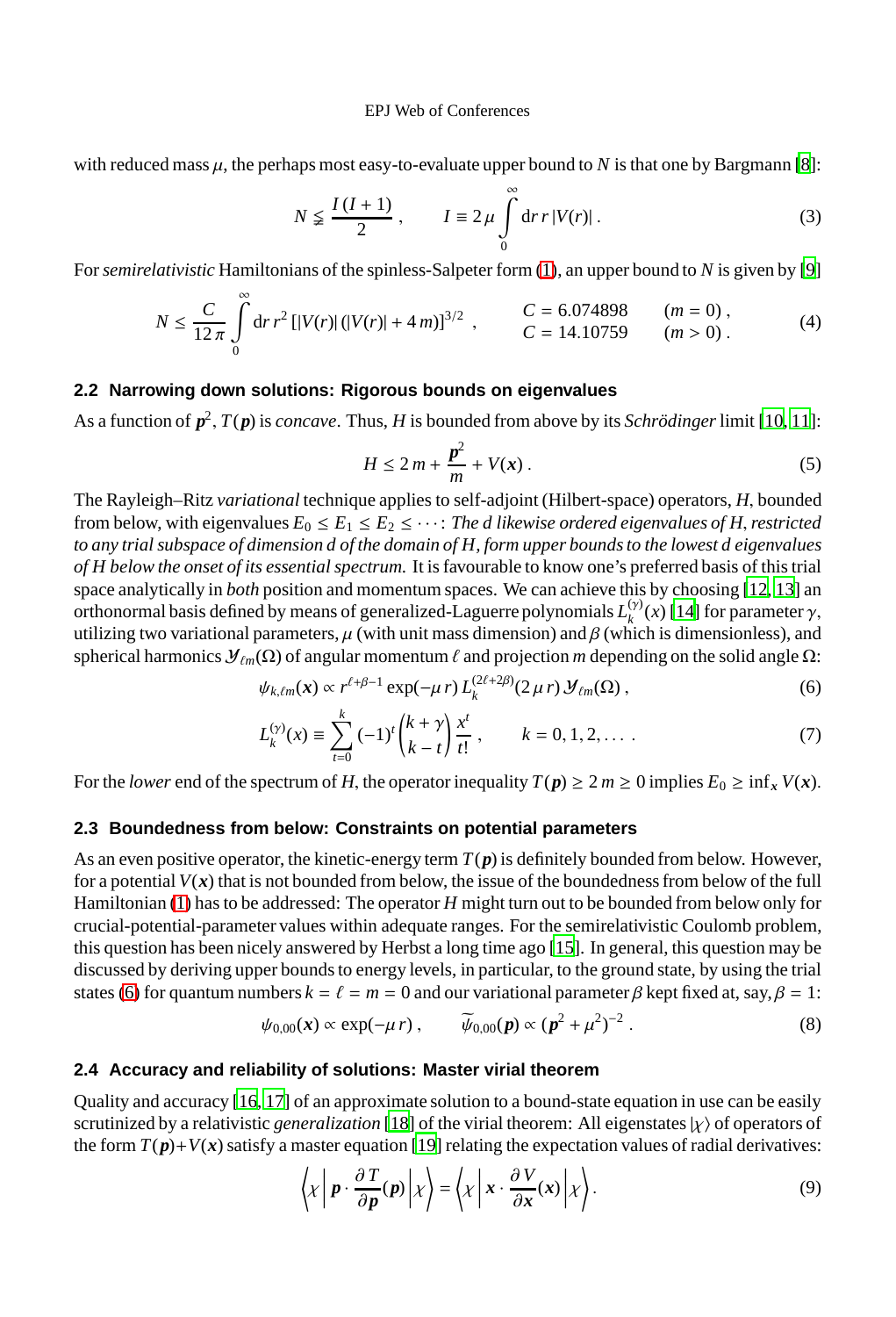#### **2.5 Desperately seeking analytic results: Seductions and pitfalls**

Aiming at *analytic approximations*to the exact solutions of spinless Salpeter equations at (almost) any price triggers hectic activity [\[20](#page-4-18)[–26\]](#page-4-19): Frequently, close encounters with the nonlocality of the operator *H* are avoided by expanding  $T(p)$  up to  $O(p^4/m^4)$ , to deal with the apparently nicer behaving operators

$$
H_{\rm p} \equiv 2\,m + \frac{p^2}{m} - \frac{p^4}{4\,m^3} + V(x) \,. \tag{10}
$$

However, the expectation value of such "pseudo-spinless-Salpeter Hamiltonian" *H*<sub>p</sub> over, for example, the trial function [\(8\)](#page-1-1), that is,  $\phi(r) \propto \exp(-\mu r)$ , reveals that this operator  $H_p$  is *not* bounded from below:

$$
\left\langle H_{\rm p} \right\rangle = 2\,m + \frac{\mu^2}{m} - \frac{5\,\mu^4}{4\,m^3} + \langle V(x) \rangle \qquad \Longrightarrow \qquad \lim_{\mu \to \infty} \left\langle H_{\rm p} \right\rangle = -\infty \qquad \Longrightarrow \qquad E_0 \leq -\infty \,.
$$
 (11)

Consequently, all searches for ground states must be doomed to fail. However, a perturbative approach to *p* 4 /4 *m* 3 , adopted correctly, *may* save one's day. An expansion over potential-inspired functions [\[27\]](#page-4-20) mitigates the singularity of the Laplacian's centrifugal term  $\propto r^{-2}$ , but alters the full effective potential.

## <span id="page-2-0"></span>**3 Application to potential regular at the origin: Woods–Saxon problem [\[28\]](#page-4-21)**

The Woods–Saxon (WS) potential is a rather tame potential, familiar from nuclear physics, determined by coupling strength *V*0, potential width *R*, and surface thickness *a*, all of them assumed to be real [\[29](#page-4-22)]:

$$
V(r) = V_{\text{WS}}(r) \equiv -\frac{V_0}{1 + \exp\left(\frac{r - R}{a}\right)}, \qquad V_0 > 0, \qquad R \ge 0, \qquad a > 0. \tag{12}
$$

For definiteness, let's impose the concepts in Sect. [2,](#page-0-0) as applicable, to the WS eigenvalue problem [\[28\]](#page-4-21) for the set of mass and potential parameter numerical values of Table [1,](#page-2-1) dubbed "physical" in Ref. [\[30](#page-4-23)]:

- The *lower* limit to the energy spectrum is, clearly,  $E_0 \ge \inf_r V(r) = V(0) = -67.70296 \text{ MeV } \ge -V_0$ .
- The energy interval defined by this bound,  $V(0) < E_k \le 0$  ( $k = 0, 1, 2, \ldots, N$ ), may accommodate for relativistic and nonrelativistic kinematics, respectively,  $N \leq 850$  and  $N \leq 1201$  eigenstates, at most.
- For (semi-) relativistic WS bound states identified by radial and orbital angular momentum quantum numbers  $n_r$  and  $\ell$ , Table [2](#page-3-1) presents variational *upper* bounds to their *binding* energies derived for our setup  $\mu = 1$  GeV,  $\beta = 1$ , and subspace dimension  $d = 25$ , and the bounds' Schrödinger counterparts.
- The system characterized by the parameter values in Table [1](#page-2-1) hardly warrants its relativistic treatment since it is *highly* nonrelativistic, as the expectation value of  $p^2/m^2$  over the first trial state [\(8\)](#page-1-1) reveals:

$$
\left\langle \frac{p^2}{m^2} \right\rangle \approx 6 \times 10^{-3} \ . \tag{13}
$$

**Table 1.** Numerical parameter values adopted for the semirelativistic WS problem by the treatment of Ref. [\[30\]](#page-4-23).

<span id="page-2-1"></span>

| Parameter                                                  | m |  | $\boldsymbol{a}$ |
|------------------------------------------------------------|---|--|------------------|
| Numerical value 940.271 MeV 67.70352 MeV 7.6136 fm 0.65 fm |   |  |                  |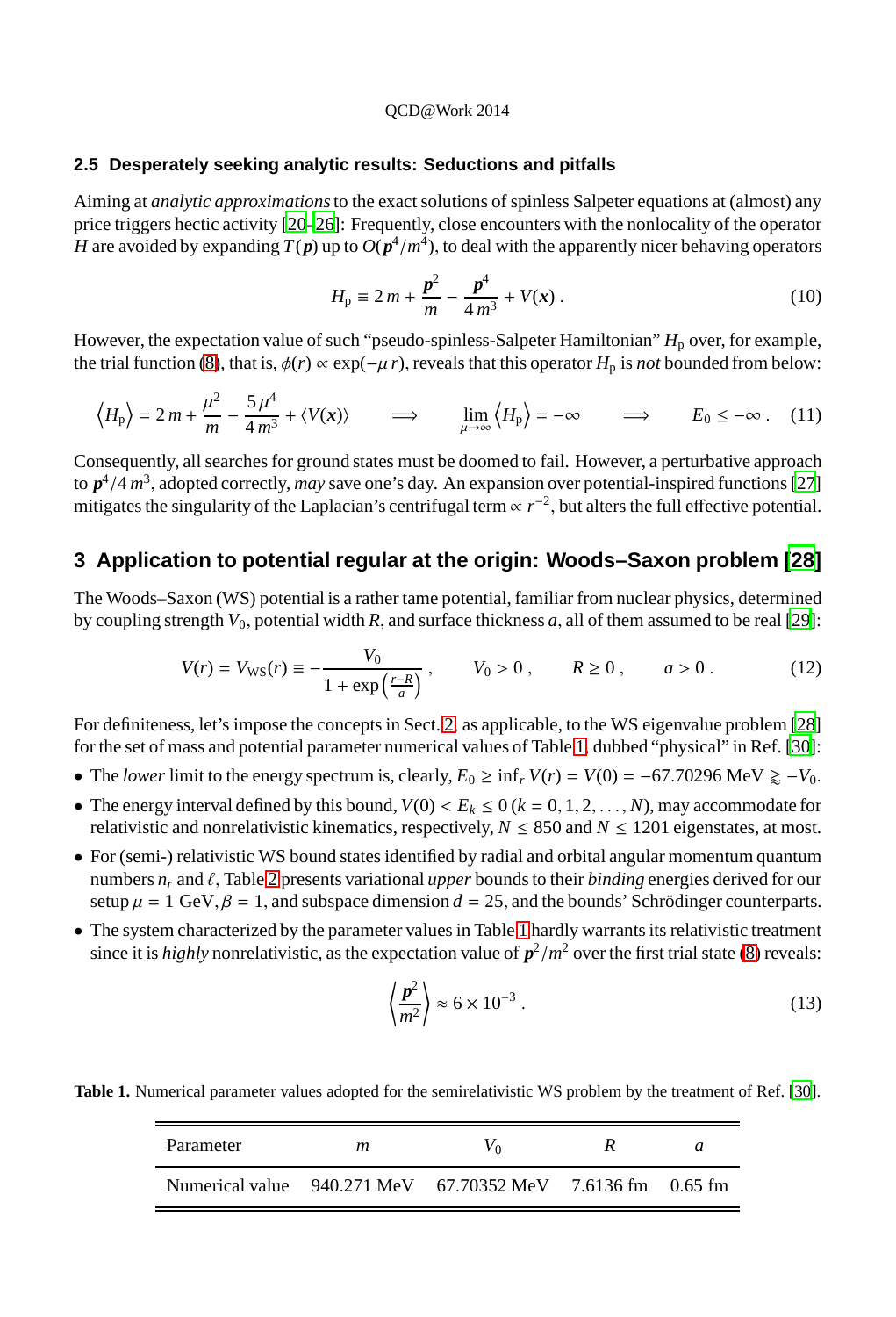#### EPJ Web of Conferences

| $n_r$ | $\ell$        | Spinless Salpeter equation                           | Schrödinger equation                                 |
|-------|---------------|------------------------------------------------------|------------------------------------------------------|
|       | $\theta$      | $-0.06032$<br>$-0.05309$                             | $-0.06030$<br>$-0.05305$                             |
|       | $\Omega$<br>0 | $-0.04119$<br>$-0.02967$<br>$-0.01527$<br>$-0.00233$ | $-0.04108$<br>$-0.02946$<br>$-0.01545$<br>$-0.00362$ |

<span id="page-3-1"></span>**Table 2.** Variational and nonrelativistic *upper* bounds to semirelativistic WS *binding* energies (in units of GeV).

### <span id="page-3-0"></span>**4 Application to a potential singular at the origin: Hulthén problem**

The short-range Hulthén potential is characterized by two parameters, coupling strength v and range *b*:

<span id="page-3-3"></span>
$$
V(r) = V_{\rm H}(r) \equiv -\frac{v}{\exp(b \, r) - 1} \,, \qquad b > 0 \,, \qquad v \ge 0 \,. \tag{14}
$$

To facilitate comparability, we phrase our remarks for the parameter values used by Ref. [\[31\]](#page-4-24) (Table [3\)](#page-3-2):

- From the expectation value of the Hamiltonian [\(1\)](#page-0-1) with Hulthén potential [\(14\)](#page-3-3) over the trial state [\(8\)](#page-1-1) we learn that its boundedness from below requires the potential parameters to satisfy  $v/b < 16/(3π)$ .
- Iff  $\kappa \ge v/b$ , Hulthén's potential [\(14\)](#page-3-3) is bounded from below by any Coulomb potential  $V_c(r) \equiv -\kappa/r$ . Thus, lower bounds to the relativistic Coulomb problem, such as the one given by Herbst [\[15\]](#page-4-13), apply.
- For a *Schrödinger* operator [\(2\)](#page-0-2) with Hulthén potential [\(14\)](#page-3-3), the eigenvalues for  $\ell = 0$  states read [\[32\]](#page-4-25)

<span id="page-3-5"></span>
$$
E_n = -\frac{\left(2\,\mu\,v - n^2\,b^2\right)^2}{8\,\mu\,n^2\,b^2} \,, \qquad n = 1, 2, 3, \dots, \qquad n^2\,b^2 \le 2\,\mu\,v \,. \tag{15}
$$

• Table [4](#page-3-4) lists, for  $\ell = 0$  states, the *upper* bounds to (semi-) relativistic Hulthén *binding* energies found *variationally* for  $\mu = 1$ ,  $\beta = 1$ , and  $d = 25$ , or represented by the *analytically* given eigenvalues [\(15\)](#page-3-5).

<span id="page-3-2"></span>**Table 3.** Numerical parameter values adopted for the semirelativistic Hulthén problem in the study of Ref. [\[31](#page-4-24)].

| Parameter                                     | m |  |
|-----------------------------------------------|---|--|
| Numerical value (arbitrary units) 1 0.15 0.11 |   |  |

<span id="page-3-4"></span>**Table 4.** Variational and Schrödinger *upper* bounds to semirelativistic Hulthén *binding* energies (arbitrary units).

|            |              | $n_r$ $\ell$ Spinless Salpeter equation Schrödinger equation |              |
|------------|--------------|--------------------------------------------------------------|--------------|
| $^{\circ}$ | $\bigcirc$ 0 | $-0.10577$                                                   | $-0.0850694$ |
|            | $\Omega$     | $-0.0022398$                                                 | $-0.001$     |